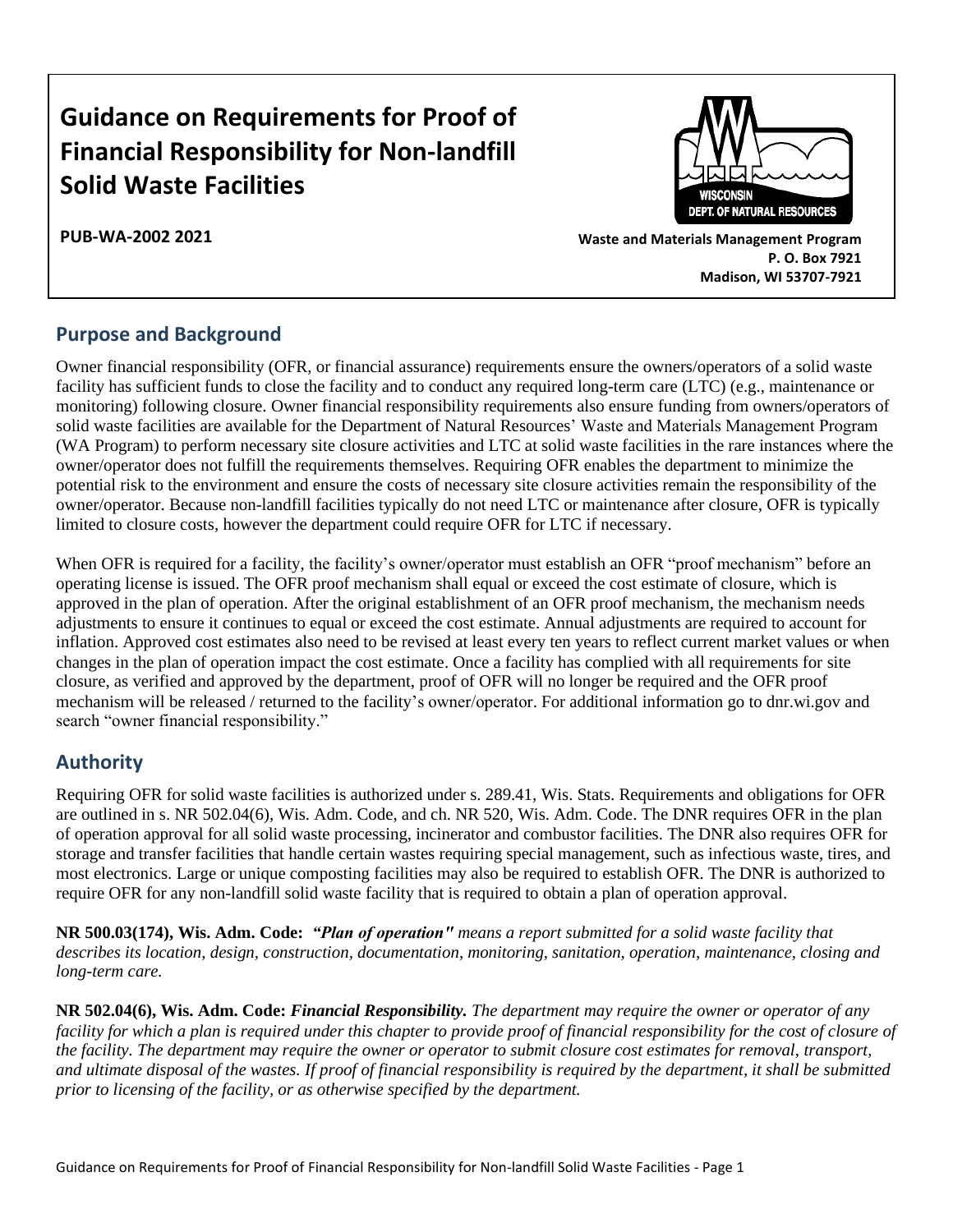**NR 520.05, Wis. Adm. Code:** *Financial responsibility for closure, long-term care, and remedial actions. (1) Owner's responsibility. The owner of any landfill is responsible for its closure, for any remedial actions required by the department, and for its perpetual long-term care. Owners of landfills or other solid waste facilities shall provide proof of financial responsibility as determined by Table 1 and the remainder of this chapter. Those facilities required to provide proof of financial responsibility shall submit the proof as part of their operating license and annually thereafter for the period of active facility life, or longer where required, to ensure compliance with closure, long-term care or remedial actions.*

**NR 520.06, Wis. Adm. Code:** *Methods of providing proof of financial responsibility. "Financial assurances for closure, long-term care and remedial actions where required, shall be established separately. The owner shall specify, as part of the plan of operation submittal, which method of providing proof of financial responsibility will be used for closure and for long-term care."* (Note: The owner may change their mechanism, but not more than once per year.)

**NR 520.07, Wis. Adm. Code:** *Cost estimates. "The owner shall estimate the total cost in current dollars of closure for the point in time during operation of the facility when the extent and manner of its operation make closure most expensive, estimate the annual cost in current dollars for each year of the long-term care proof of owner responsibility period for the facility and submit the estimated closure and long-term care costs together with all necessary justification to the department for approval as part of the plan of operation submittal. The costs shall be based on a third party performing the work and reported on a per unit basis. The source of estimates shall be indicated."*

**NR 520.08, Wis. Adm. Code:** *Calculating the amount of the proof of financial responsibility. The owner shall, as part of the plan of operation submittal, calculate the necessary amounts of proof of financial responsibility for both closure and long-term care based on the chosen methods of providing proof of financial responsibility.* (Note: If assistance is needed, please work with the WA Program's OFR Specialist to perform the appropriate calculation.)

## **Closure Costs for Non-landfill Facilities Licensed under ch. NR 502**

It is important that estimates of closure costs for establishing OFR cover all the costs that would be incurred if the DNR had to step in and contract for site closure in place of a non-performing owner/operator. At a minimum, closure cost estimates must include all necessary work to remove waste and materials from intake areas, processing lines, and treated material and byproduct areas. Costs of site closure include equipment and materials, recycling or disposal tipping fees, transportation, labor, supervision, overhead costs, and taxes; decontamination; equipment decommissioning and a 10% contingency. Closure cost estimates must be based on the maximum storage capacity approved for the facility, the estimated price for a one-time site restoration, and should be calculated using market costs for hiring of a third-party contractor to perform the work. If a facility has contracted rates for work elements, those prices may only be used if the contract states that the prices would extend to the department for closure of the site and the contract is submitted to the department for review as part of the OFR cost estimate.

Positive-value items (such as unprocessed waste or processed materials, like aluminum, copper, corrugated cardboard, or compost) cannot be used in the cost estimate to offset estimated closure costs, except that their value can be considered in estimating the cost element associated with disposing of the material itself. Positive-value item cost estimates must still consider the costs of loading and transporting the material. The value of these items is generally subject to market variations. The facility owner/operator must be able to prove the materials have shown a positive value for several years. Additionally, if the cost estimate does not include a disposal tipping fee, the owner/operator must be able to demonstrate the availability of multiple markets for these items.

### **Inflation Factors**

The WA Program's OFR Specialist will publish a rate of inflation each year for use in OFR estimates. Until a new annual inflation rate is published, the most recently published rate should be used. The owner/operator must adjust the facility's OFR cost estimate (and the amount of its OFR mechanism) by Dec. 31 each year.

Once every 10 years during the active life of the facility, the facility's owner/operator must prepare and submit a new cost estimate, using current dollars, to the DNR via a plan modification.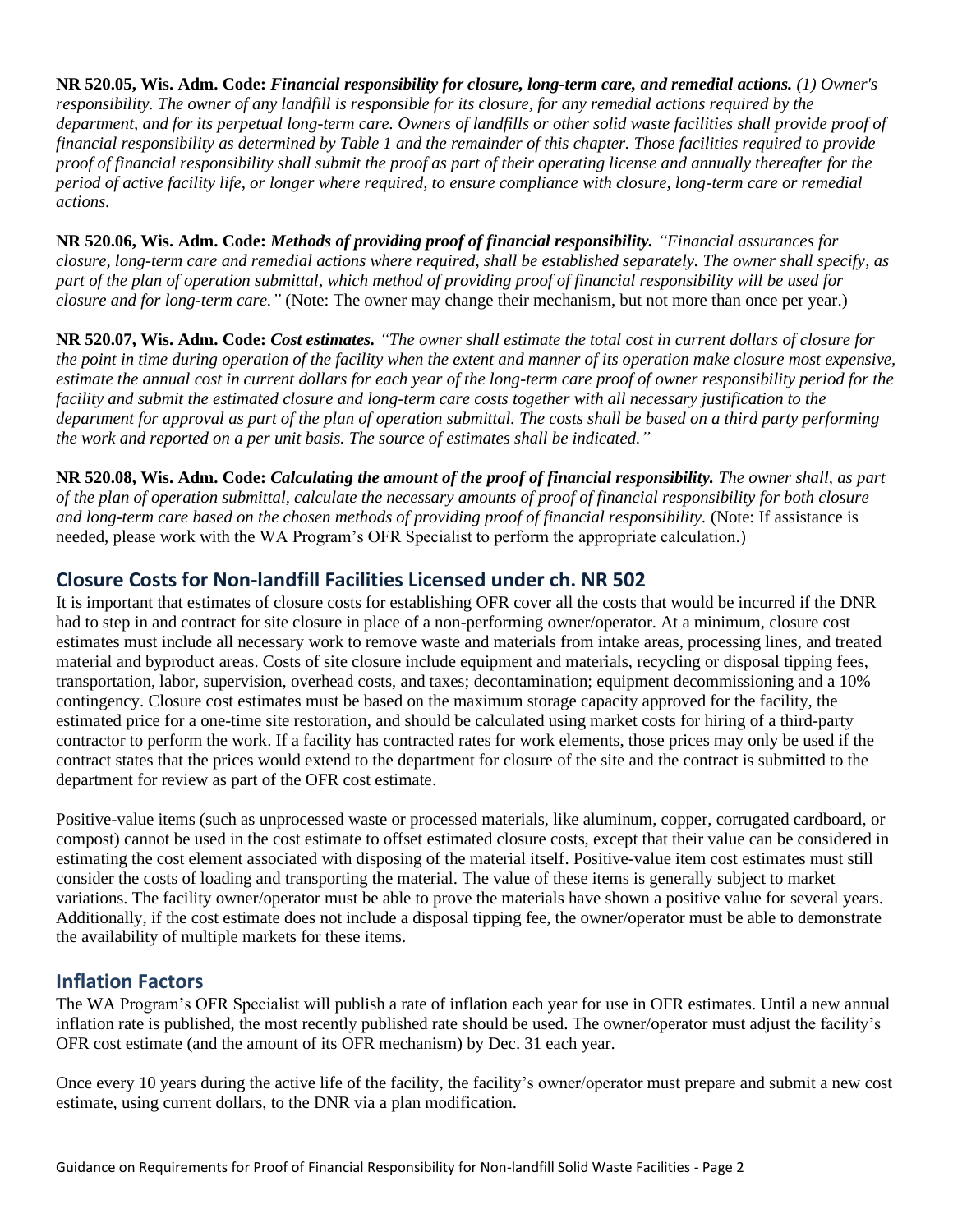### **Financial Assurance Mechanisms**

If required to maintain proof of financial responsibility, in accordance with s. 289.41, Wis. Stats., the facility owner/operator may use one of the standard mechanisms listed below as the OFR mechanism:

- **Fee-Based Mechanisms:** (owner/operator pays fee to third-party, third-party guarantees funds to the DNR if necessary)
	- o surety bond
	- o irrevocable letter of credit
	- o insurance policy
- **Interest-Bearing Mechanisms:** (owner/operator provides funds up-front, which earn interest; the DNR can access if necessary)
	- o deposit with the department
	- o escrow account
	- o irrevocable trust

A facility owner/operator may also be able to provide a net worth test in lieu of a standard mechanism (and resubmit documentation annually). The DNR will also consider proposals to use an alternative mechanism but is not obligated to accept an alternative to the mechanisms listed above.

### **Process for Establishing an Acceptable OFR Mechanism**

To provide a standard OFR mechanism (other than a deposit with the DNR), the facility owner must use the department's form (available on the OFR webpage or provided by the WA Program's OFR Specialist). The mechanism shall be:

- established for the benefit of the department;
- in an amount equal to or greater than the minimum required amount calculated in accordance with s. NR 520.08, Wis. Adm. Code; and
- acknowledged by the department

The original, final OFR proof mechanism with wet signature(s) (and any amendments) should be mailed to the address below, with a cover letter clearly noting the facility name, address, FID (Facility Identification) number, and that this is in reference to OFR for a specific facility.

Wisconsin Department of Natural Resources OFR Specialist – WA/5 101 S. Webster St. P.O. Box 7921 Madison, WI 53707-7921

The beneficiary's name and address should be written as: State of Wisconsin Department of Natural Resources P.O. Box 7921 Madison, WI 53707